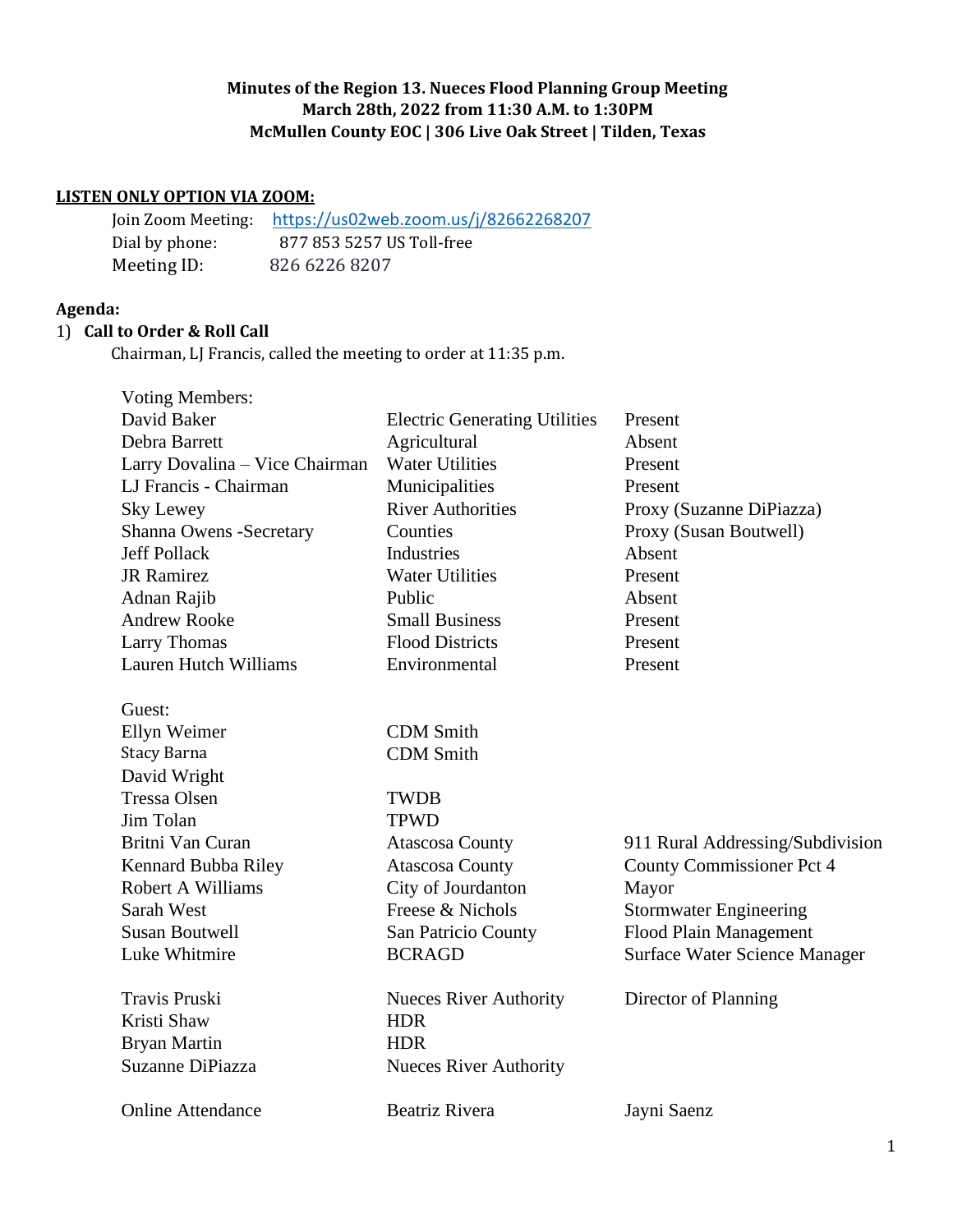2) Prayer

Chairman, LJ Francis, led the prayer

3) Public Comment:

Travis Pruski: one person – Lisa McCracken with US Corps of Engineers on Zoom but is having audio difficulty. Will try to chat with her. Would like to do a presentation at the May meeting on the upcoming project that would be beneficial to the Nueces Basin.

4) Approval of minutes from the January 31, 2022 meeting

Motion to approve minutes as presented made by David Baker and seconded by Larry Dovalina. Motion passed unanimously.

5) TWDB updates/presentation

Tressa Olsen:

- a) The Region 13 contract amendment was executed on February 18, 2022. Working with John Byrum of the Nueces River Authority and HDR (Tech Consultants) to amend the subcontract
- b) As far as the Tech Memo, TWDB is still reviewing and will provide comments for the first set of deliverables in April and the second set of comments in May.
- c) On February 15, 2022, TWDB provided a media package to assist any groups in expanding and deepening their outreach in public awareness efforts
- d) Also recently sent out newsletter which included information regarding the 60-day public comment period for the draft plan (which should be built in the cycle)
- e) Also sent out an email with a guidance on FMS voting (reviewed and approved on their own one by one.). You can do batch voting if there is enough time ahead so you may review everything and the opportunity to discuss anything in a meeting. TWDB is deferring to planning groups on how they wish to proceed but wanted to allow for some flexibility. No other discussion or comments
- 6) Discussion and possible action Update of Stakeholder Outreach and Roadshows Bryan Martin:
	- a) This was a two-step process. 1) Reached out to individual stakeholders in Subregion A Upper Basin: Met with Frio County, and plan to meet with Medina County, Subregions B & C – Mid Basin: Met with Dimmit County, Webb County, Atascosa County, Live Oak County, Wilson County, Zavala County, and Subregion D – Lower Basin: Met with Aransas County. 2) Interviewed floodplain administrators and/or flood management individuals to gather input on missing flood prone areas and any urgent project needs. A draft list of projects and maps were provided in advance of the meeting and used to gather a) any projects that are no longer under consideration; b) any projects missing; and c) funding for projects; Additional information sought on flood plains management standards & policies, and regional coordination. Note: Prior to roadshows, the HDR team worked on contact list to make sure they were reaching out to the right individuals.
	- b) Roadshow meeting: First meeting was in Leakey, Texas on March  $21<sup>st</sup>$  for Subregion A Upper Basin. The Mid Basin Roadshow was on March 8<sup>th</sup> in Cotulla for Subregions B & C and Subregion D - Lower Basin was held on March  $22<sup>nd</sup>$  in Sinton. The Lower Basin meeting was also attended by the National Weather Service, USGS and Texas A&M University. At these roadshows, an update was given on the last year. Had another opportunity to for input (similar questions to Agenda item 6a). There was opportunity for regional collaboration; answering questions 'What can we do together?', 'What are the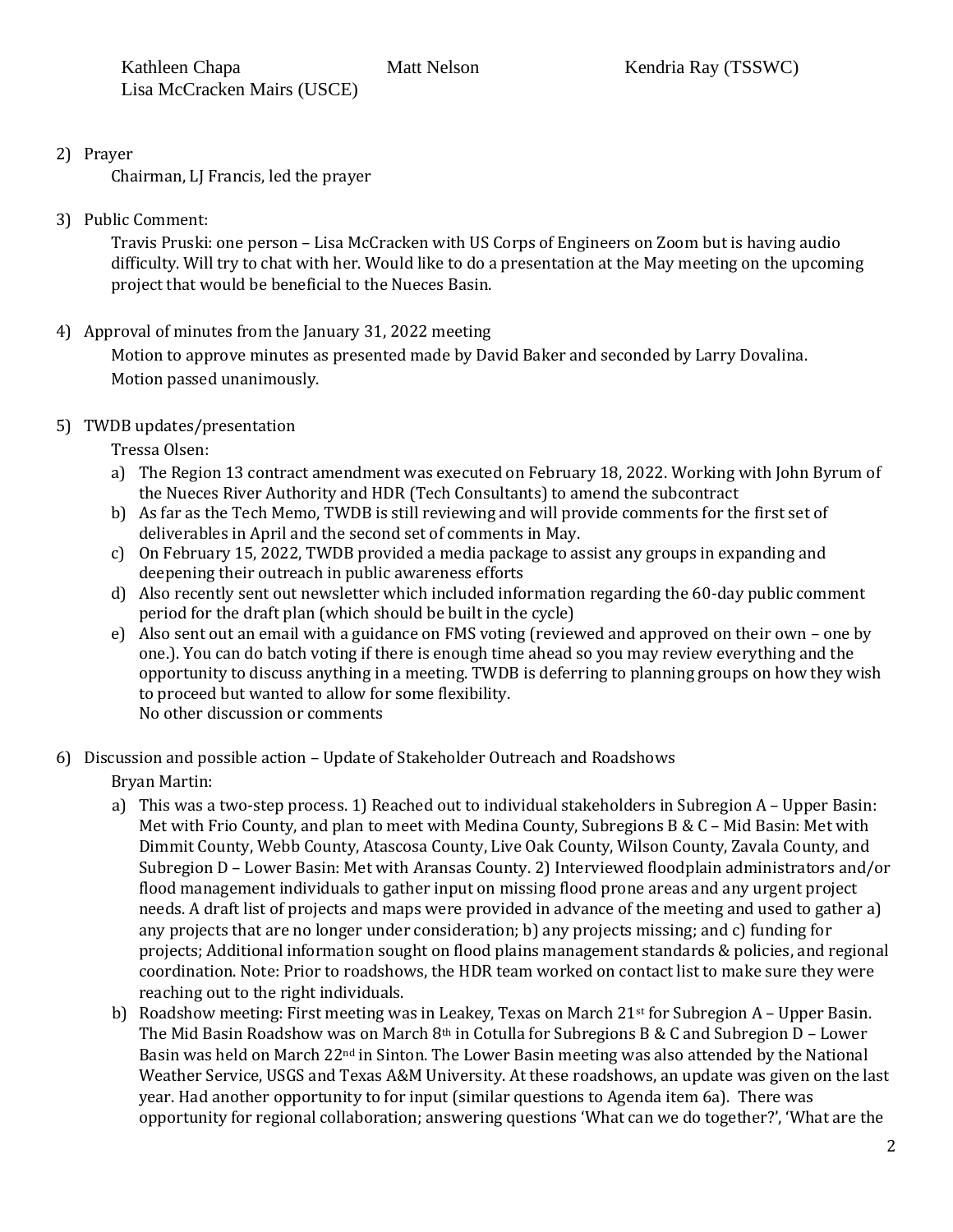local flood emergency responses?', 'What administration and legislation needs would help them to do their job better?'. The information gathered was used to 1) update by adding additional flood prone areas – the new information was given high priority for mapping in our database and 2) identified areas with a lack of drainage study that can identify flooding problems. With all the outreach with different individuals, we were able to work on refining our project list.

- c) We have a total of 345 projects/evaluations/strategies: 220 for Flood Management Projects (FMP), 62 for Flood Management Evaluations (FME)(when you hear the word evaluations, think studies), and 63 for Flood Management Strategies (FMS) ( a strategy is something that doesn't quite fit in the projects or studies). [Kristi Shaw: Once we are able to confirm, by April 8<sup>th</sup>, the additional inputs, some of these can be projects/evaluations/strategies can be combined. By May, the list will be updated with new numbers.]
- d) We also asked for feedback on the goals. Asked what goals resonate the most importance for the communities in the various subregions. In Mid Basin, increase funding for both maintenance and floodplain administrators scored high. Throughout entire basin, improved mapping scored high (70% of basin lacks mapping). Improve regional coordination especially in data sharing and flood warning system. We will make recommendations on additional projects, evaluations, and strategies in high-risk areas.

Kristi Shaw: (Summary of the roadshows and stakeholder engagement interviews) Very successful especially in the Mid Basin where we have historically had very little information. It was great to have the community fill in the gaps and talk about their concerns. There are a few goals that are very important to the flood planning group that were described. Just because it scored low here doesn't mean those goals were off the table. We are expecting to have a updated list at the May meeting. The draft plans are due in August. What we hope to achieve in May is to be able to say this is where we are as far as the flood hazards, here are the areas to prioritize, here are ongoing studies, and opportunities in other areas.

**Discussions:** For some counties with no information there are aware of issues and challenges, but they lack funding and or staff to be able to implement any of the projects. Some have given us information on their flood prone areas. Information will be pulled into the flood risk map in the next update. Other counties, with 'zero' totals, are in other Flood Planning Groups and we won't have their data. Once we put together updated maps, we will coordinate with other Flood Planning Groups to make sure any projects (that extend to our region where there is a high risk) are identified for those areas. We are working hard to get as much as we can into the draft plan in June. When we initially did the roadshows in May 2021, the process was just being started. For those who are just now getting started, we will have a 'place holder' in the draft plan to revisit for the revised plan in 2023. No further discussion or questions.

7) Discussion and possible action – Presentation: Sabinal/Medina River Flood Warning System

Larry Thomas: PowerPoint presentation Flood Early Warning Systems (FEWS)

- a) What is a Flood Early Warning System (FEWS)? 1) Strategically located hydrological monitoring stations designed to collect continual near real-time data. 2) Data is transmitted via satellite to resources such as websites and social media outlets. 3) Accessible for use as needed before, during and post flooding events.
- b) What is the Importance of having a FEWS? 1) Ability to provide existing potentials and near real-time data of forthcoming hydrologic conditions which may precede significant flooding. 2) Preparedness: Aiding in protection of human life, livestock, reduction of property damage, overall public safety, transportation, emergency response, utilities, post flood catastrophic, and economical impact cost reductions.
- c) What Hydrologic Parameters are typically monitored for the FEWS? 1) Rainfall: Near real-time intensity 2) Water Surface Stage: Also referred to as Gage-Height (ght) 3) River Water Flow: Also referred to as Discharge and reported in cubic feet per second (cfs)

Rainfall totals and intensity combined with the river state response provides a better presumptive analysis of the river travel times providing an early flood warning scenario.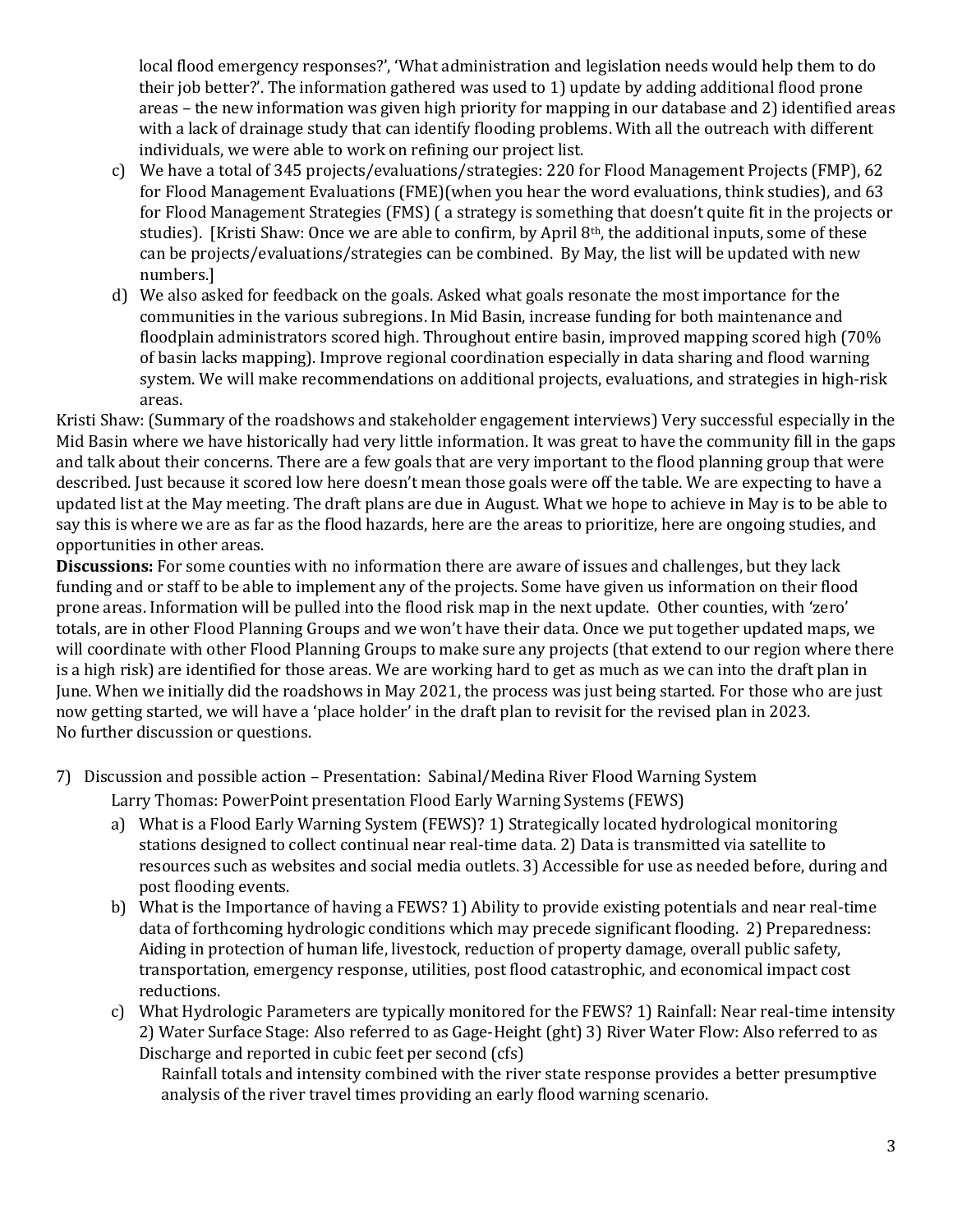Describing a rapid rise in water surface stage value from 3.5 to 15+ght is an important component of Flood-Warning-Awareness.

- d) Potential Flood Inundation | Flood Risk Communication: BCRAGD, USGS, and the National Weather Service (NWS) continually monitors all FEWS gages and existing stream gages within the storm's path for all events likely to cause flooding.
	- Resource tools used include:
		- BCRAGD Home Page (bcragd.org)
		- Available USGS internet access (usgstx.gov)
		- Social media access (Facebook, Twitter, etc.)
		- USGS Flood information mapping tools (https://webapps.usgs.gov/infrm/fdst/?region=tx)
		- National Weather Service (NWS.gov)
		- The NWS developed a simplified fast loading radar website called Local Standard Radar (https://www.weather.gov/radar\_lite)
		- Independent internet resources (i.e., WindyWeather.com)
- e) In response to feed back for emergency managers, the National Weather Service, NWS has developed a simplified fast loading radar website called 'Local Standard Radar' [https://www.weather.gov/radar\\_lite.](https://www.weather.gov/radar_lite) Larry had handouts with additional resources.

**Comments:** 1) For our area, two basic types of flooding which FEWS look at are the large riverine events and urban and small stream floods. In addition, rainfall data is needed to predict those types of floods. Depending on location, two different types of FEWS may be needed and 2) in addition to having these systems, flood response programs should be in place in case of floods are in the area.

No further discussion or questions.

- 8) Discussion and possible action Presentation: Cotulla Water Study (Larry Dovalina) Stacy Barna and Ellyn Weimer with CDM Smith will conduct presentation:
	- a) Larry Dovalina: The City of Cotulla realized the Corps of Engineers had done very little work in mapping; we had to do an additional study. The City of Cotulla, like many cities, is rural and is hard to attract residents. The only residence and the land that is available (or the cheapest) is land next to a creek. They have a flood plain going up a hill.
	- b) Stacy Barna with CDM Smith: Been working with the City of Cotulla for many years now. This is a great success story out of the Flood Infrastructure Fund. This project is one in the initial round of funding. As Mr. Dovalina mentioned, many of the previous maps the City had been using were archaic. The city really needed an updated map to see who does and doesn't belong in the flood area or what should be considered in the flood area. Ellyn will be going through the project itself; she is one of the main water resource engineers who worked on the project.
	- c) Ellyn Weimer: A little background on the study. It was for the City of Cotulla. We looked at both the Mustang Creek and the Nueces River bounded by I-35 and down to where they are confluent. The study limited it focus on the Nueces River and Mustang creek through the city. {Slide showing the effective Floodplain FIRM done in 1976] The study conducted was based on observations that the floodplain was potentially too wide. On the east side of the map, Flood Zone A, takes up half of the city's boundary. Looking at the hydrology (methodology and modeling) how we updated the floodplain. 1) For Mustang Creek, we ended up deleting  $\sim$  18 square miles. The 1% chance flow was about 1,810 cfs 2) For the Nueces River: it was  $\sim$  5,170 squares miles to the confluence with Mustang Creek. We ended up using a gage analysis with USGS in order to determine the drainage as well as the flow area which ended up being about 40,000 cfs. 3) Once we got our hydraulics and flows, we used HEC-RAS where we deleted cross sections developed from DEM and survey data. Survey was conducted on Mustang Creek and did a floodway analysis using high water marks to perform calibration of the models. Issues with access to Nueces River Survey crossings, so moved study to limited detail. 4) Display of 'Proposed Floodplain (County)' Contains extents of flooding for study area both inside City limits and in La Salle County. 5) Proposed FIRM (Flood Insurance Rate Map) i) Firm limited to City boundaries based on existing extents of FIRM and affected properties, ii) greatly reduces the extent of the floodplain from existing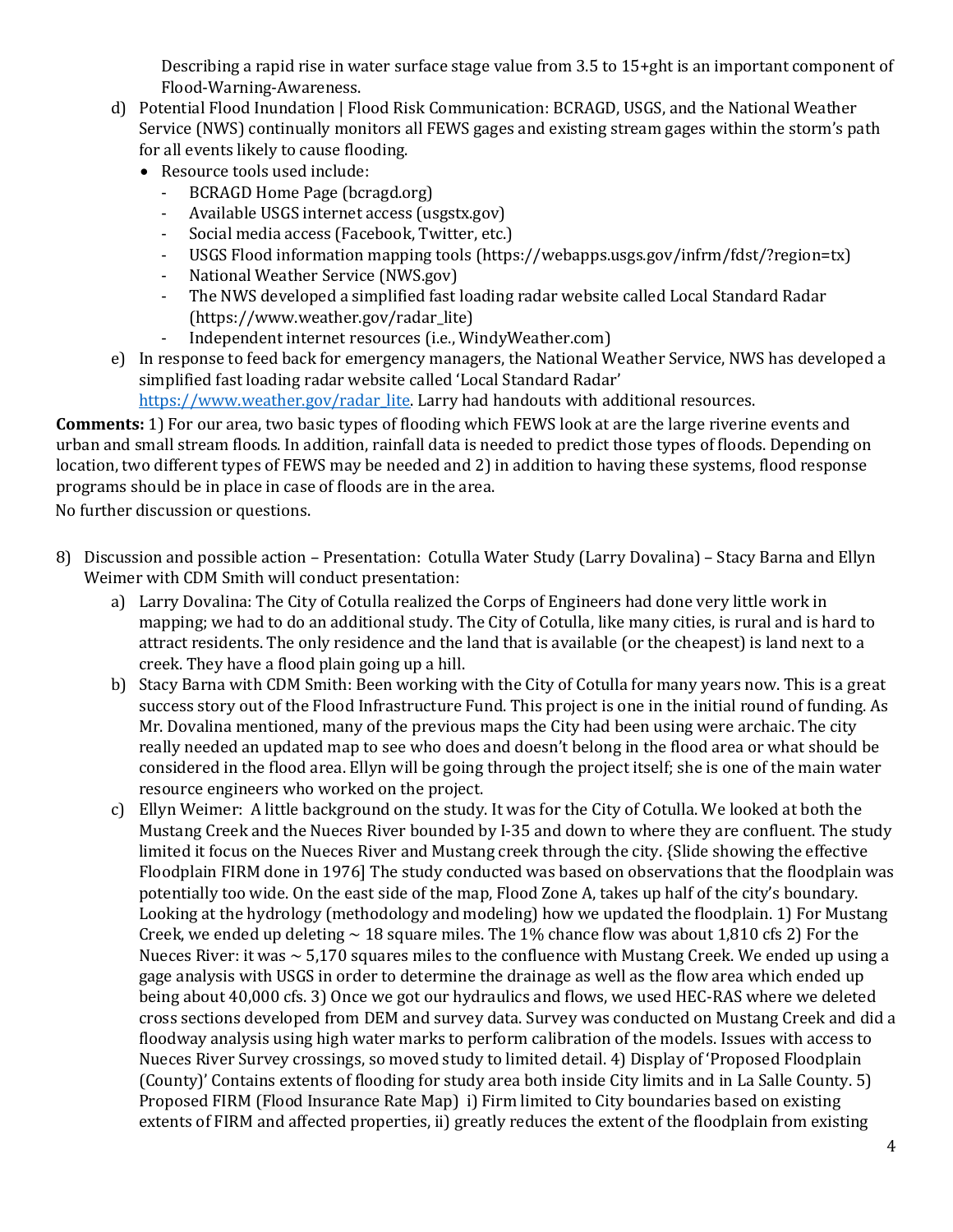FIRM and iii) potential for La Salle County to submit for entire floodplain, but further coordination is needed to determine impact. 6) The big takeaway is all the affected properties. With the updated studies in the existing FIRM, there is about 763 properties that are under the floodplain. With the proposed, there are 210 within the city limits. So removed 553 properties from the floodplain. It did add about 12 properties due to updated extents of City limits and floodplain study. Properties in proposed floodplain (for the county) is 342. A large portion of those outside the city limits are agricultural and based on aerial observation and do not contain structures within the floodplain.

- d) Larry Dovalina: We did the study in order to reduce the need for individuals building new houses and 'roadmaps' to be forced to purchase flood insurance (which is about \$4,000 to \$5,000 per year). By doing this study, we can use that map to develop the remaining portion of the land that surrounds this area to be able to continue to grow.
- e) Stacy Barna: The study was submitted last week to be reviewed. May have it approve withing next six months. Any questions:

Questions and answers: 1) Have you considered future conditions? Have you built that in to protect people from building in areas that could be possibly in a floodplain in the future? Mr. Dovalina: First thing they needed to do was get an accurate map. In the building standards, we require 'close flow' and 'free flow' to be considered by the property developer. We require you to do an attention or retention basin as you develop. 2) Was this open for public input process and was what were residents thinking about the study and the proposed reduction in the flood plains? Stacy Barna: Maps were posted at city hall and in newspaper; I don't believe there were any public comments on the revise maps to date. Mr. Dovalina: There is a lot of interest from new landowners who had to mortgage their land and the mortgage required them to get flood insurance. No further discussions.

- 9) Discussion and possible action Status of Flood Risk Mapping and Draft Projects for the 2023 Regional Flood Plan
	- a) Kristi Shaw: We had individual interviews at the regional roadshows that went well. Several individuals stated that they had material to provide to us. We are asking for the materials by April  $8<sup>th</sup>$  so we can have all the identification of the FME/FMS/FMPs to be included in Draft Plan based on ongoing project nailed down. That also gives us a kind of a 'close' on the flood prone area input. We gathered flood prone input from several meetings including roadshows and then publishing a map on Region 13 website for public input. That information rolls into update for Task 2 which is the existing/future flood risk analyses. Updated maps are anticipated to be available by our next meeting. Some of that information receive also includes the Cotulla study that was just discussed. As Brian has mentioned, we assimilated that to the inundation mapping, We are making all of that information consistent holding it into the risk evaluation that we preformed previously and being able to update those maps. We will have to update flood risk maps and the greatest needs maps prepared by May 9<sup>th</sup> in time for the next meeting on May 16th. We will bring that information to the group. In the meantime, between now and then, we are also looking into areas where there are gaps. We anticipate with that even with the processing of new information by others, if we have identified that need in the past, the need will likely still be there. We are taking advantage of some of the efficiencies in that schedule to be able to refine our areas with current projects and show on the maps, to identify potential projects that might help in those gaps areas where there aren't any identified currently. The schedule also shows the concurrent work we are working on. In fact, we are working on one regarding the admin regulatory legislative recommendations that shows explicitly here on Task 8. We took advantage of the opportunity when we were reaching to these stakeholders and asked some questions that are helping to inform the other tasks; that information will be available to subcommittees and others that dive into the details. After the May meeting, we have a June 27<sup>th</sup> meeting. We talked about a tentative meeting in July; that will be important. The plan is due in the beginning of August. If we are able to get a firm understanding of the projects that are going to be evaluated and included in the plan at the May 16th meeting, then we will be able to present a summary of the results of that in the June 27<sup>th</sup> meeting as well as some intern drafts in sections that go to the plan. A July meeting would give the planning group an opportunity to adopt so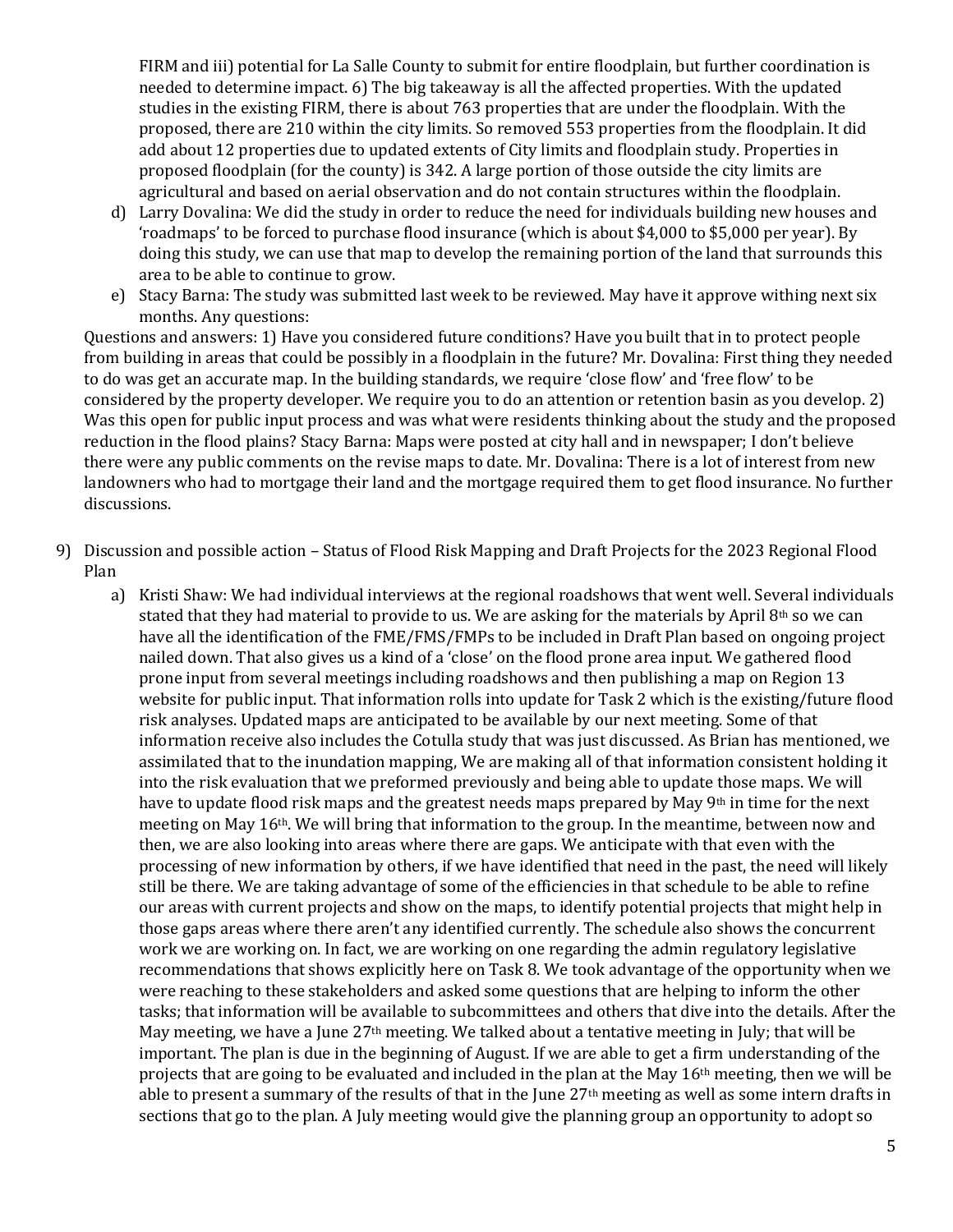that we have time to make any changes necessary to submit to TWDB in August. Once it is submitted in August, there is a timeframe that we are sharing as well. There is a 120-day period for some agencies, some it is 90 days. It is also where we will hold the public comment meeting to get input on the draft plan which will be available on the Region 13 website so people can look at it and formulate questions. We will convene as a group to talk about the comments that have come through and make some decisions as to moving forward in adopting the final plan for submittal. Once we put together that list (the week of May 9<sup>th</sup>), we will send that out to the flood planning group members and if you notice there are any projects you feel should be included that aren't included and or have agencies interested in sponsoring a project where we might have one, that would be helpful. And we will talk about it as a group at the May 16th meeting (date correction).

b) Bryan Martin: Recommendation of projects – to identify projects to meet 1) greatest needs and 2) goals. (Displaying Map) The areas with the darker tones are the areas of the greatest needs. We also have a list of ten goals. We will be working on those between this meeting and the May 16<sup>th</sup> meeting. TWDB has specific requirements that must be evaluated for all FMP/FME/FMS during the next month into June. There is a lot of criteria the board must look at (e.g., community need, cost estimate, flood risk reduction, …). We will have an update at the next meeting.

Discussion regarding flood risk mapping (contribution from roadshows information, categories and other factors producing map), interactive tool on Region 13 website, tide surges, USGS data from storm surges sensors, the Texas General Land Office and their coastal resiliency plan, subsidence impacts, and lack of warning systems in our region. These issues will be taken up with the subcommittee (Agenda item # 11) meetings.

10)Discussion and possible action – Coastal Rise Scenarios for Future Flood Condition Analysis

- a) Kristi Shaw: (Introduction) Sarah West has been attending our meetings; she is with Freese & Nichols and is in our team. They have put together this Coastal Rise Analyses presentation and we are wanting to share background information today. Also look at the work that has been done and go home with a recommendation on what assumption to use moving forward.
- b) Sarah West: we are going to talk about Task 2 specifically. This is Future Conditions Flood Risk Analyses – coastal related is the discussion that we are going to have today. The purpose of this presentation today is to understand the 1) Project Task Scope 2) Available Data Sources that we can utilize 3) Sea Level Rise Projection Scenarios 4) Region 13- Data Sources (specific to our region) to Consider and 4) Path Forward, we would like to get some recommendations.
	- 1) Scope is to perform future conditions flood exposure analysis Task 2B: Future Conditions Flood Risk
		- Identify who and what might be harmed for the 100 year and 500-year flood events, and we will look at existing and future with 'no action' scenario (30-year projection) and we will also need to consider anticipated relative sea level change and subsidence based on existing information.
		- Analyses are based on the use of existing and available data such as: FIRMs or other flood inundation maps, available hydraulic flood modeling results, model-based or other geographic screening tools for identifying flood prone areas and other relevant technical analysis that RFPG determines to be most updated or reliable.
		- Available Data Sources (Previous Studies)
			- (i) In 1987, the National Research Council put together a study called Responding to Changes in Sea Level: Engineering Implications and that developed sea level rise (SLR) / change (SLC) scenarios and the NRC study leverage by USACE & NOAA: This is main resource for all present-day estimates. (This is a historical look at sea level rise)
			- (ii) In 2013, the USAC put together the Incorporating Sea Level Change in the Civil Works Programs to provide design guidelines.
			- (iii)More recently, in 2017, NOAA did the Global and Regional Sea Level Rise Scenarios for the US.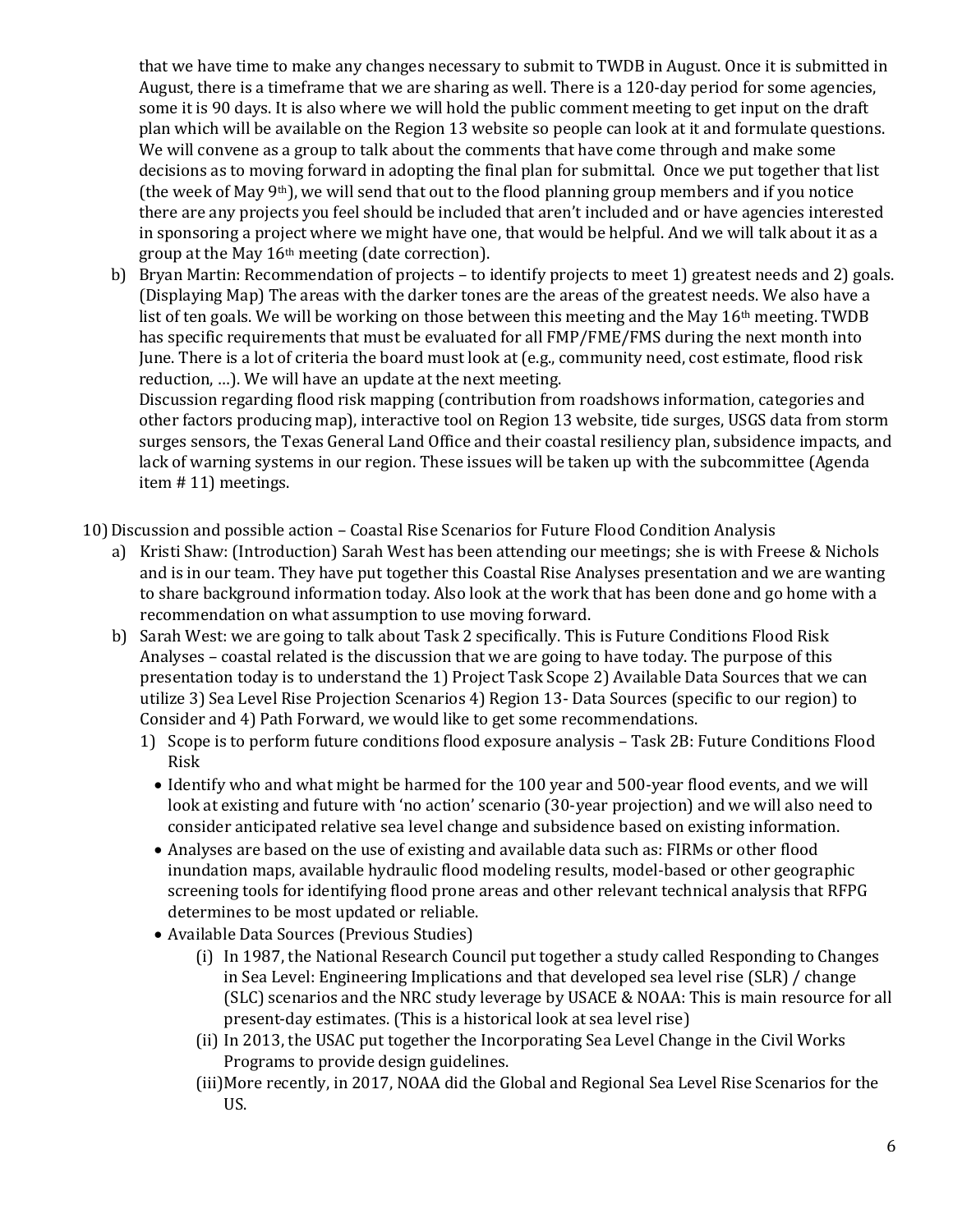- (iv)In 2021, the GLO published their Costal Texas Protection and Restoration Feasibility Study, and this utilizes the NOAA 2017 data and prepared inundation mapping of the entire coast of Texas.
- (v) NOAA did provide an update in 2022. They put out a Sea Level Rise Technical Report and updated their 2017 report and data.
- Giving a background on sea-level rise projection scenarios and what goes into the change in sealevel
	- (i) Global Sea Level Change (GSLC) and Relative Sea Level Change (RSLC) and certain factors include thermal expansion of ocean water, melting of mountain glaciers, melting of Greenland glaciers, and the possibility that Antarctic glaciers could slide into the ocean. So, those are the global macro factors.
	- (ii) Local Uncertainty factors that contribute to the dynamics which are: regional hydrodynamics, ocean circulation patterns, hydrologic cycles (riverine flow) and subsidence/ uplift. Those are all factors that went into the NOAA studies that they considered when they considered their projects/their work.
- More background on NOAA's work and what goes into the sea level rise projection scenarios. NOAA has developed several different scenarios (in table which correlates with USACE scenarios)). The graph displays the different projections of sea-level rise based on different scenarios. 1) The first scenario is the Low scenario (NOAA and USACE call it the same thing) This scenario assumes that the past trends continue. A linear trend based on past observations. 2) The next scenario is the Intermediate-Low, based on what NOAA description is (and USACE calls it Intermediate). It uses the NRC Curve 1 and is corrected for the local rate of vertical land movement. This starts to include land subsiding or land rise. And it is kind of assuming a low value for the global sea-level change and it does not include glacier melt in this scenario. That is the second level. (This is the one typically used for design.) 3) The next up is the Intermediate. (USACE doesn't have a breakout, they only have three.) Similar to the previous one, but with higher emissions and temperature changes. 4) Next is the intermediate High (USACE calls this one High) and this one, starts taking into consideration some glacier melts 5) and finally the NOAA has High and is similar to the previous one but now assuming higher glacier melts. This is where you see the lines diverge from each other.
- Region 13 specific input on what kind of data sources to consider. As mentioned earlier, part of our scope is to try to utilize sources with information already out there. 1) Existing conditions what we are looking at for the benchmark is the FEMA FIRMs maps. 2) For future conditions, we can utilize the NOAA data, or we can potentially utilize this GLO Coastal Texas Study, and this is what I am going to talk about next.
- The NOAA Data Sea Level Rise Viewer (go to  $\frac{https://coastnoaa.gov/sir/}{https://coastnoaa.gov/sir/}$  to view interactive map). The View will show impacts of sea level changes. If it changes one foot, how much would it cause the inundation to change. It is a screen level tool. NOAA Data does not provide the 100 year/500-year info. You could utilize the NOAA data to extrapolate for the 100 year/500 year. Demonstrating how interactive map works.
- More specific into the actual data in the technical report. This is a global project that also looked at regional factors contributing to sea level change. It had a 100-year outlook based on various scenarios (a hundred years into the future). The data they provided can be extrapolated from graphs and applied to a digital terrain model to see what the inundation would be based on sea lever rise. There is a potential we could end up with inconsistencies with other studies (Coastal Texas Study) in this project. But NOAA has 2022 updated values available.
- GLO Coastal Texas Study: 1) Based on NOAA data scenarios 2) Currently available hydraulic flood modeling results 3) Inundation mapping based on various scenarios (Does include the 100-year & 500-year storm events) Does have future conditions with no mitigation: 2035 and 2085 scenarios available. 4) We will be submitting to obtain that data 5) Could use the inundation maps directly. This was for data sources.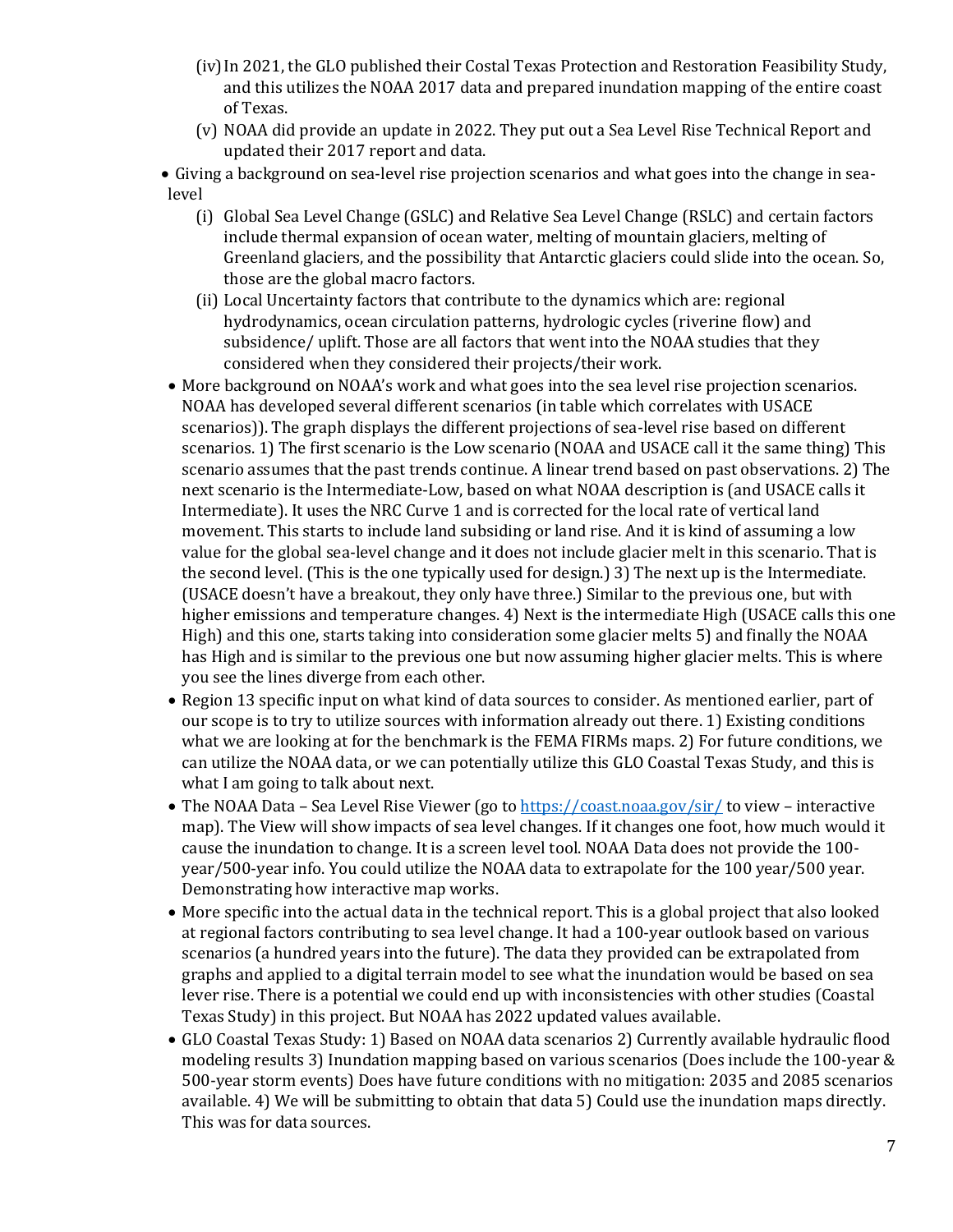- The first table was a comparison chart of the different data sources we have: USACE 2013 data, NOAA 2017 data and the 2022 NOAA data. Highlighted the intermediate low because that is the data for the 30-year outlook. If you look at the 2017 data, it shows that .9-foot rise (the graph I showed you, shows the differential in rise over 30 years). Based on the 2022, it has changed to a 1-foot rise instead. The second table is the Coastal Texas Study. They have a different time event horizon, so it doesn't collate with the 30 years. What we are proposing to do is where their 20/35 data outlook, we could utilize. Instead of the intermediate (which we would normally utilize) we would utilize their high values instead – that is at .8-ft. Or we could look forward into the future at the 2085 data and use their low value which is 2.0-ft rise because what we expect the 30-year of the 1-ft rise. That is a way we could utilize the studies already been completed and the data is available without us having to start over and redo that work.
- Our Path Forward Region 13 Recommendation: 1) Utilize existing conditions from FEMA and FIRM maps 2) Future conditions, (we also want to get the groups input today) to utilize the Coastal Texas Study data. They already have the 100-yr/500yr inundation values but utilizing the 2085 low value data or the 2035 high value data.

Discussions: Concerns about using the Texas Coastal Study, proposing a certain design point, multiple modeling, options available, will be able to revisit on a five-year cycle, the sea-level rise can be adjusted and there will be six plans between now and 2055 which we are doing on a five-year planning cycle. Motion to accept the recommendation for a 1.2 sea-level rise for coastal studies in region 13 was made by Andrew Rooke and seconded by Lauren Williams. Motion carries. (Need names of members who made the motion and second.)

11)Discussion and possible action - Form subcommittee to discuss administrative/legislative flood mitigation recommendations:

Kristi Shaw: In this plan, the Texas Water Development Board has requested a special subsection of the plan for each of the 15 regions to include administrative regulatory legislative recommendations. Broken out: 1) What does the region feel is most important from a legislative perspective to help facilitate floodplain management and flood mitigation planning. 2) local or administrative regional recommendations that would be helpful 3) any other recommendations that planning groups desires to achieve goals and 4) recommendations regarding potential, new revenue-raising opportunities and/or regional flood authorities that would fund development, operation, and maintenance of floodplain management. What we have traditionally done, because there is a lot of information there that is being pulled together, is have a subcommittee made up by the members of the flood planning group and we will go through a couple of workshops where we can put together a list of those recommendations and bring it back to the planning group for discussion and consideration. We are asking today for volunteers to serve on the subcommittee and what we will do is first start with what we heard with the regional roadshow meetings. We asked this question: "Where do you need help? We also asked that at the local/individual stakeholder's interviews. We got a few items here that we summarized. So, we would start there as a basis and formulate language regarding those recommendations to the planning group. Input from the three roadshows included 1) a need for accurate inundation mapping and coordination with the Water Development Board and FEMA on the best data verses using old maps 2) Counties sometimes lack the authority to adopt and enforce code and it is a challenge especially in rural areas where often the floodplain administrators wear multiple hats 3) minimum standards and uniformity would help 4) system needs to be fair for both rural and urban areas 5) in upper regions, gravel removal in conflict with TPWD and other regulatory bodies; we heard today too, that it is a real challenge when that semination happens and being able to manage future flooding 6) financing for drainage maintenance programs; support cities and counties purchase lands for flood mitigation along the lines of nature bases solutions 7) normal efficiency, funding, training needed by floodplain administrators/board and 8) creation of a regional flood authority that could help move some of these water/flood projects off the ground. These are several of the items we heard at the roadshow; we can talk about it more as a subcommittee and submit a formal recommendation to the group at the May 16th meeting. Meetings will be held virtually until the May meeting. Motion to form subcommittee by Larry Dovalina and seconded by Laura Williams. Motion passed unanimously.